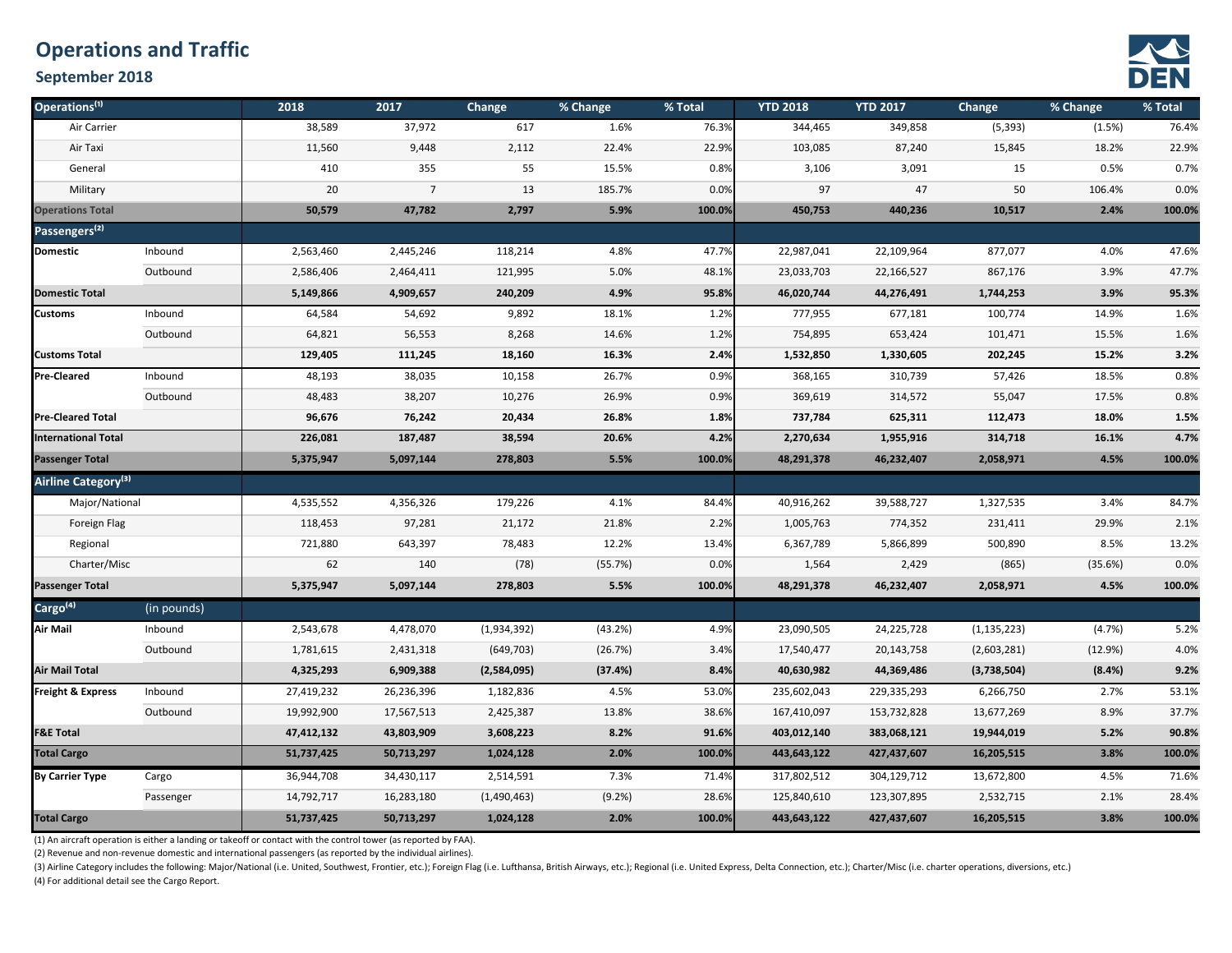#### **Total Passengers by Airline**

**September 2018 o**



|                                                            | September               |                       |                     |                        | <b>Year To Date</b>    |                      |                   |                     |              |                         |  |  |
|------------------------------------------------------------|-------------------------|-----------------------|---------------------|------------------------|------------------------|----------------------|-------------------|---------------------|--------------|-------------------------|--|--|
| <b>Airline</b>                                             | 2018                    | 2017                  | Change              | % Change               | 2018                   | 2017                 | Change            | % Change            |              | 2018 Market 2017 Market |  |  |
|                                                            |                         |                       |                     |                        |                        |                      |                   |                     | <b>Share</b> | <b>Share</b>            |  |  |
| <b>United</b>                                              |                         |                       |                     |                        |                        |                      |                   |                     |              |                         |  |  |
| United Air Lines, Inc.                                     | 1,611,317               | 1,481,547             | 129,770             | 8.8%                   | 14,113,766             | 13,629,440           | 484,326           | 3.6%                | 29.2%        | 29.5%                   |  |  |
| United Int'l<br>United Int'l Pre-clear                     | 28,317<br>32,857        | 18,253<br>23,103      | 10,064<br>9,754     | 55.1%<br>42.2%         | 441,442<br>222,318     | 373,364<br>209,342   | 68,078<br>12,976  | 18.2%<br>6.2%       | 0.9%<br>0.5% | 0.8%<br>0.5%            |  |  |
| <b>Total United</b>                                        | 1,672,491               | 1,522,903             | 149,588             | 9.8%                   | 14,777,526             | 14,212,146           | 565,380           | 4.0%                | 30.6%        | 30.7%                   |  |  |
| <b>United Express</b>                                      |                         |                       |                     |                        |                        |                      |                   |                     |              |                         |  |  |
| Air Wisconsin Airlines Corporation                         | 5,577                   | $\mathbf 0$           | 5,577               | 100.0%                 | 21,121                 | $\mathsf 0$          | 21,121            | 100.0%              | 0.0%         | 0.0%                    |  |  |
| ExpressJet/United Express                                  | $\overline{0}$          | 200                   | (200)               | $(100.0\%)$            | 0                      | 430                  | (430)             | $(100.0\%)$         | 0.0%         | 0.0%                    |  |  |
| GoJet Airlines, LLC                                        | 82,647                  | 86,332                | (3,685)             | (4.3%)                 | 692,643                | 837,280              | (144, 637)        | (17.3%)             | 1.4%         | 1.8%                    |  |  |
| GoJet Int'l.                                               | 3,574                   | 4,066                 | (492)               | (12.1%)                | 57,399                 | 51,308               | 6,091             | 11.9%               | 0.1%         | 0.1%                    |  |  |
| Republic/United Express                                    | 43,826                  | 35,008                | 8,818               | 25.2%                  | 419,646                | 406,655              | 12,991            | 3.2%                | 0.9%         | 0.9%                    |  |  |
| Republic/United Express (Int'l)                            | $\overline{0}$          | 48                    | (48)                | $(100.0\%)$            | 595                    | 15,720               | (15, 125)         | (96.2%)             | 0.0%         | 0.0%                    |  |  |
| Shuttle America Corporation                                | $\pmb{0}$               | $\circ$               | 0                   | 0.0%                   | 0                      | 247                  | (247)             | $(100.0\%)$         | 0.0%         | 0.0%                    |  |  |
| SkyWest Airlines, Inc.                                     | 384,298                 | 351,980               | 32,318              | 9.2%                   | 3,475,669              | 2,872,682            | 602,987           | 21.0%               | 7.2%         | 6.2%                    |  |  |
| SkyWest Airlines/UAX Int'l.                                | 24,796                  | 26,226                | (1, 430)            | (5.5%)                 | 182,506                | 177,163              | 5,343             | 3.0%                | 0.4%         | 0.4%                    |  |  |
| Trans States Airlines/UAX                                  | 150,004                 | 93,280                | 56,724              | 60.8%                  | 1,236,076              | 890,093              | 345,983           | 38.9%               | 2.6%         | 1.9%                    |  |  |
| <b>Total United Express</b>                                | 694,722                 | 597,140               | 97,582              | 16.3%                  | 6,085,655              | 5,251,578            | 834,077           | 15.9%               | 12.6%        | 11.4%                   |  |  |
| <b>Total United</b>                                        | 2,367,213               | 2,120,043             | 247,170             | 11.7%                  | 20,863,181             | 19,463,724           | 1,399,457         | 7.2%                | 43.2%        | 42.1%                   |  |  |
| Southwest                                                  |                         |                       |                     |                        |                        |                      |                   |                     |              |                         |  |  |
| Southwest Airlines Co.                                     | 1,460,742               | 1,491,658             | (30, 916)           | (2.1%)                 | 13,697,572             | 13,371,576           | 325,996           | 2.4%                | 28.4%        | 28.9%                   |  |  |
| Southwest Airlines Co. Int'l.                              | 9,662                   | 9,582                 | 80                  | 0.8%                   | 231,795                | 215,963              | 15,832            | 7.3%                | 0.5%         | 0.5%                    |  |  |
| <b>Total Southwest</b>                                     | 1,470,404               | 1,501,240             | (30, 836)           | (2.1%)                 | 13,929,367             | 13,587,539           | 341,828           | 2.5%                | 28.8%        | 29.4%                   |  |  |
| <b>Frontier</b>                                            |                         |                       |                     |                        |                        |                      |                   |                     |              |                         |  |  |
| Frontier Airlines, Inc.                                    | 681,455                 | 600,820               | 80,635              | 13.4%                  | 5,399,480              | 5,269,270            | 130,210           | 2.5%                | 11.2%        | 11.4%                   |  |  |
| Frontier Int'l<br>Frontier Int'l Pre-clear                 | 6,162                   | 8,928<br>$\mathbf 0$  | (2,766)             | (31.0%)                | 114,048                | 138,061<br>0         | (24, 013)         | (17.4%)<br>100.0%   | 0.2%<br>0.0% | 0.3%<br>0.0%            |  |  |
| <b>Total Frontier</b>                                      | 2,260<br>689,877        | 609,748               | 2,260<br>80,129     | 100.0%<br>13.1%        | 13,301<br>5,526,829    | 5,407,331            | 13,301<br>119,498 | 2.2%                | 11.4%        | 11.7%                   |  |  |
| American                                                   |                         |                       |                     |                        |                        |                      |                   |                     |              |                         |  |  |
| American Airlines, Inc.                                    | 239,366                 | 277,971               | (38, 605)           | (13.9%)                | 2,443,147              | 2,477,888            | (34, 741)         | (1.4%)              | 5.1%         | 5.4%                    |  |  |
| Compass/American Eagle                                     | 7,784                   | 0                     | 7,784               | 100.0%                 | 29,231                 | 58,459               | (29, 228)         | $(50.0\%)$          | 0.1%         | 0.1%                    |  |  |
| Envoy (formerly American Eagle)                            | $\pmb{0}$               | 142                   | (142)               | $(100.0\%)$            | 684                    | 360                  | 324               | 90.0%               | 0.0%         | 0.0%                    |  |  |
| ExpressJet/American Eagle                                  | $\mathbf 0$             | $\mathsf 0$           | $\pmb{0}$           | 0.0%                   | 230                    | $\mathbf 0$          | 230               | 100.0%              | 0.0%         | 0.0%                    |  |  |
| Mesa/American Eagle                                        | $\mathbf 0$             | $\mathbf 0$           | $\mathbf 0$         | 0.0%                   | 124                    | $\mathbf 0$          | 124               | 100.0%              | 0.0%         | 0.0%                    |  |  |
| Skywest/American Eagle                                     | 42                      | $\mathbf 0$           | 42                  | 100.0%                 | 1,439                  | 53                   | 1,386             | 2615.1%             | 0.0%         | 0.0%                    |  |  |
| <b>Total American</b>                                      | 247,192                 | 278,113               | (30, 921)           | (11.1%)                | 2,474,855              | 2,536,760            | (61, 905)         | (2.4%)              | 5.1%         | 5.5%                    |  |  |
| <b>Delta</b>                                               |                         |                       |                     |                        |                        |                      |                   |                     |              |                         |  |  |
| Compass Airlines/Delta Connection                          | 0                       | 0                     | $\mathsf 0$         | 0.0%                   | 58,278                 | 74,730               | (16, 452)         | (22.0%)             | 0.1%         | 0.2%                    |  |  |
| Delta Air Lines, Inc.                                      | 276,626                 | 251,306               | 25,320              | 10.1%                  | 2,492,124              | 2,076,441            | 415,683           | 20.0%               | 5.2%         | 4.5%                    |  |  |
| Endeavor Air/Delta Connection                              | $\overline{0}$          | $\mathbf 0$           | 0                   | 0.0%                   | 3,950                  | 5,999                | (2,049)           | (34.2%)             | 0.0%         | 0.0%                    |  |  |
| GoJet dba Delta Connection                                 | $\pmb{0}$               | $\circ$               | $\pmb{0}$           | 0.0%                   | 0                      | 4,097                | (4,097)           | $(100.0\%)$         | 0.0%         | 0.0%                    |  |  |
| SkyWest/Delta Connection                                   | 8,126                   | 30,847                | (22, 721)           | (73.7%)                | 82,120                 | 312,855              | (230, 735)        | (73.8%)             | 0.2%         | 0.7%                    |  |  |
| <b>Total Delta</b>                                         | 284,752                 | 282,153               | 2,599               | 0.9%                   | 2,636,472              | 2,474,122            | 162,350           | 6.6%                | 5.5%         | 5.4%                    |  |  |
| Other                                                      |                         |                       |                     |                        |                        |                      |                   |                     |              |                         |  |  |
| Aerodynamics, Inc. d/b/a California                        | 3,269                   | 3,631                 | (362)               | $(10.0\%)$             | 33,249                 | 30,491               | 2,758             | 9.0%                | 0.1%         | 0.1%                    |  |  |
| Aerovias de Mexico S.A. de C.V.<br>Air Canada              | $\mathbf 0$             | 2,432                 | (2, 432)            | $(100.0\%)$            | 19,748                 | 26,587               | (6, 839)          | (25.7%)             | 0.0%         | 0.1%                    |  |  |
| Air Canada Rouge                                           | 14,086<br>$\mathbf 0$   | 14,373<br>$\mathbf 0$ | (287)<br>$\bf 0$    | (2.0%)<br>0.0%         | 125,959<br>$\mathbf 0$ | 117,610<br>95        | 8,349<br>(95)     | 7.1%<br>$(100.0\%)$ | 0.3%<br>0.0% | 0.3%<br>0.0%            |  |  |
| Air Transat (Canada)                                       | $\mathsf{o}$            | $\mathsf{o}\,$        | $\mathsf 0$         | 0.0%                   | 0                      | 104                  | (104)             | $(100.0\%)$         | 0.0%         | 0.0%                    |  |  |
| Alaska Airlines, Inc.                                      | 45,881                  | 44,550                | 1,331               | 3.0%                   | 488,195                | 409,038              | 79,157            | 19.4%               | 1.0%         | 0.9%                    |  |  |
| Allegiant Air, LLC                                         | 3,269                   | 2,272                 | 997                 | 43.9%                  | 45,330                 | 14,753               | 30,577            | 207.3%              | 0.1%         | 0.0%                    |  |  |
| Atlas Air, Inc.                                            | $\pmb{0}$               | $\mathbf 0$           | $\pmb{0}$           | 0.0%                   | 0                      | 158                  | (158)             | $(100.0\%)$         | 0.0%         | 0.0%                    |  |  |
| Boutique Air, Inc.                                         | 5,193                   | 5,023                 | 170                 | 3.4%                   | 43,920                 | 41,841               | 2,079             | 5.0%                | 0.1%         | 0.1%                    |  |  |
| British Airways, Plc                                       | 18,024                  | 18,736                | (712)               | (3.8%)                 | 151,796                | 152,323              | (527)             | (0.3%               | 0.3%         | 0.3%                    |  |  |
| Compania Panamena de Aviacion S.A.                         | 3,651                   | $\mathbf 0$           | 3,651               | 100.0%                 | 41,257                 | 0                    | 41,257            | 100.0%              | 0.1%         | 0.0%                    |  |  |
| Concesionaria Vuela Compañía de                            | 6,306                   | 3,667                 | 2,639               | 72.0%                  | 76,353                 | 65,324               | 11,029            | 16.9%               | 0.2%         | 0.1%                    |  |  |
| Edelweiss Air AG<br>Elite Airways                          | 2,026<br>62             | $\pmb{0}$<br>140      | 2,026               | 100.0%                 | 14,136<br>1,118        | 0                    | 14,136<br>36      | 100.0%<br>3.3%      | 0.0%<br>0.0% | 0.0%<br>0.0%            |  |  |
| Great Lakes Aviation, LTD.                                 | $\mathbf 0$             | 3,158                 | (78)<br>(3, 158)    | (55.7%)<br>$(100.0\%)$ | 3,918                  | 1,082<br>36,522      | (32, 604)         | (89.3%)             | 0.0%         | 0.1%                    |  |  |
| Icelandair ehf                                             | 10,299                  | 10,885                | (586)               | (5.4%)                 | 76,295                 | 85,597               | (9, 302)          | (10.9%)             | 0.2%         | 0.2%                    |  |  |
| Jazz Aviation LP                                           | 5,897                   | 4,584                 | 1,313               | 28.6%                  | 56,433                 | 28,367               | 28,066            | 98.9%               | 0.1%         | 0.1%                    |  |  |
| JetBlue Airways Corporation                                | 35,177                  | 26,993                | 8,184               | 30.3%                  | 252,919                | 253,481              | (562)             | (0.2%               | 0.5%         | 0.5%                    |  |  |
| Key Lime Air Corporation d/b/a Denver                      | 2,744                   | 2,368                 | 376                 | 15.9%                  | 24,991                 | 21,679               | 3,312             | 15.3%               | 0.1%         | 0.0%                    |  |  |
| Lufthansa German Airlines                                  | 32,637                  | 36,168                | (3,531)             | (9.8%)                 | 273,477                | 270,045              | 3,432             | 1.3%                | 0.6%         | 0.6%                    |  |  |
| Miami Air International, Inc.                              | $\pmb{0}$               | $\pmb{0}$             | 0                   | 0.0%                   | 279                    | 0                    | 279               | 100.0%              | 0.0%         | 0.0%                    |  |  |
| Miami Air International, Inc.-Int'l.                       | $\pmb{0}$               | $\pmb{0}$             | $\mathsf 0$         | 0.0%                   | 167                    | 643                  | (476)             | (74.0%)             | 0.0%         | 0.0%                    |  |  |
| MN Airlines, LLC                                           | 5,304                   | 6,054                 | (750)               | (12.4%)                | 54,419                 | 57,551               | (3, 132)          | (5.4%)              | 0.1%         | 0.1%                    |  |  |
| Norwegian Air Shuttle ASA Limited<br>Norwegian Air UK Ltd. | 4,370<br>7,951          | 2,594<br>$\pmb{0}$    | 1,776<br>7,951      | 68.5%<br>100.0%        | 43,639<br>47,397       | 2,594<br>$\mathsf 0$ | 41,045<br>47,397  | 1582.3%<br>100.0%   | 0.1%<br>0.1% | 0.0%<br>0.0%            |  |  |
| Peninsula Airways Inc.                                     | $\pmb{0}$               | 756                   | (756)               | $(100.0\%)$            | 0                      | 25,987               | (25, 987)         | $(100.0\%)$         | 0.0%         | 0.1%                    |  |  |
| Sierra Pacific Airlines, Inc.                              | $\mathbf 0$             | $\mathsf 0$           | $\mathbf 0$         | 0.0%                   | $\pmb{0}$              | 72                   | (72)              | $(100.0\%)$         | 0.0%         | 0.0%                    |  |  |
| Sky Regional Airlines, Inc.                                | 7,202                   | 3,842                 | 3,360               | 87.5%                  | 32,902                 | 25,706               | 7,196             | 28.0%               | 0.1%         | 0.1%                    |  |  |
| Spirit Airlines, Inc.                                      | 97,157                  | 93,397                | 3,760               | 4.0%                   | 892,450                | 914,601              | (22, 151)         | (2.4%)              | 1.8%         | 2.0%                    |  |  |
| Sun Country (Int'l)                                        | $\mathbf 0$             | 0                     | $\mathsf 0$         | 0.0%                   | 1,300                  | 0                    | 1,300             | 100.0%              | 0.0%         | 0.0%                    |  |  |
| Via Airlines LLC                                           | $\pmb{0}$               | 332                   | (332)               | $(100.0\%)$            | 0                      | 2,248                | (2, 248)          | $(100.0\%)$         | 0.0%         | 0.0%                    |  |  |
| Virgin America Inc                                         | $\mathbf 0$             | 19,892                | (19, 892)           | $(100.0\%)$            | 12,656                 | 177,958              | (165, 302)        | (92.9%)             | 0.0%         | 0.4%                    |  |  |
| <b>WestJet Airlines</b>                                    | 6,004<br>$\overline{0}$ | $\pmb{0}$             | 6,004               | 100.0%                 | 46,371<br>0            | 0                    | 46,371            | 100.0%              | 0.1%         | 0.0%                    |  |  |
| Xtra Airways<br><b>Total Other</b>                         | 316,509                 | $\pmb{0}$<br>305,847  | $\pmb{0}$<br>10,662 | 0.0%<br>3.5%           | 2,860,674              | 474<br>2,762,931     | (474)<br>97,743   | $(100.0\%)$<br>3.5% | 0.0%<br>5.9% | 0.0%<br>6.0%            |  |  |
| Grand Total <sup>(1)</sup>                                 | 5,375,947               |                       | 278,803             | 5.5%                   | 48,291,378             | 46,232,407           | 2,058,971         | 4.5%                | 100.0%       | 100.0%                  |  |  |
|                                                            |                         | 5,097,144             |                     |                        |                        |                      |                   |                     |              |                         |  |  |

(1) Passenger totals represent revenue and non-revenue passengers as reported by the individual airlines.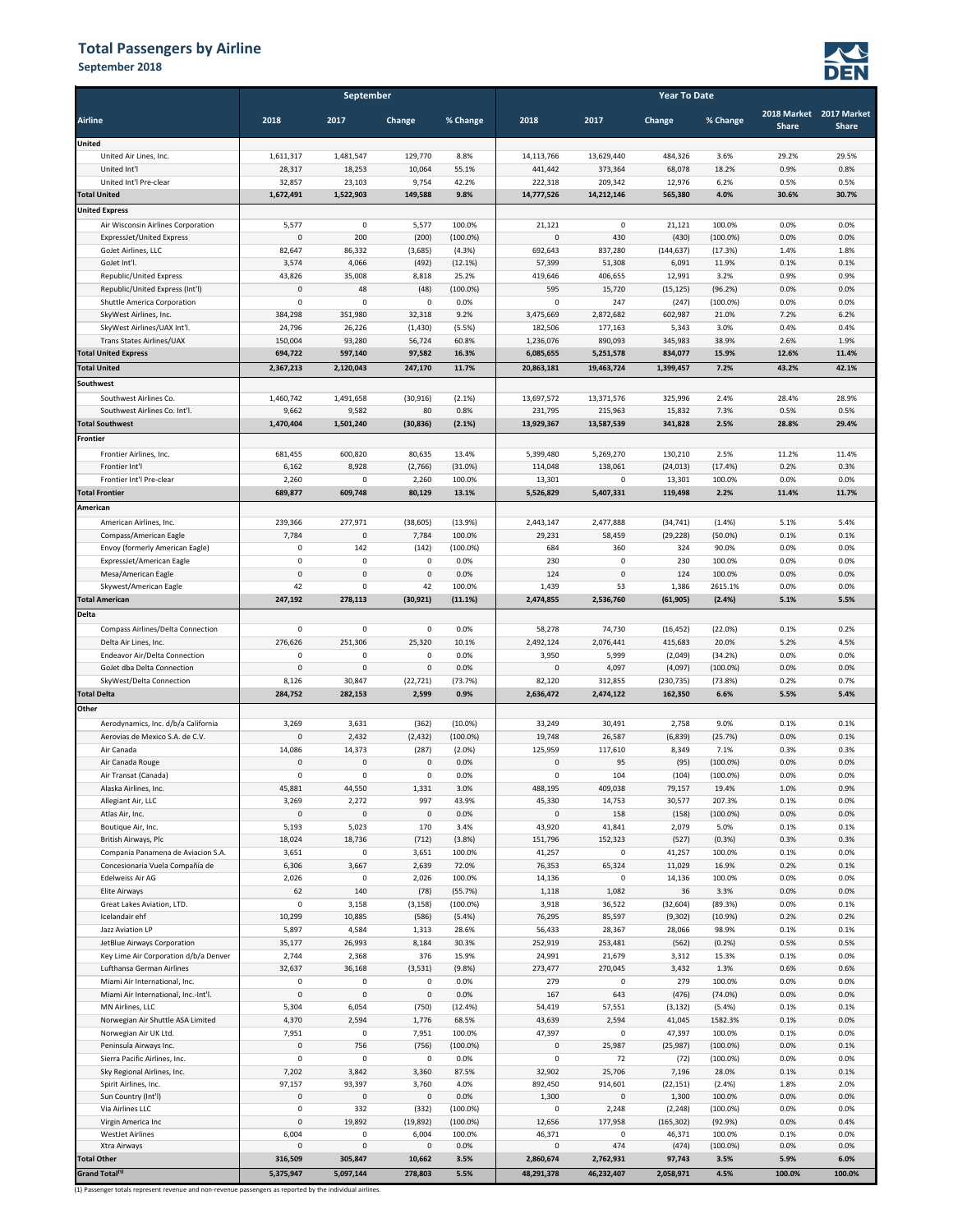#### Total Passengers by Month 2018 vs 2017



Total Passengers - Prev Year Total Passengers

### Airline Market Share September 2018

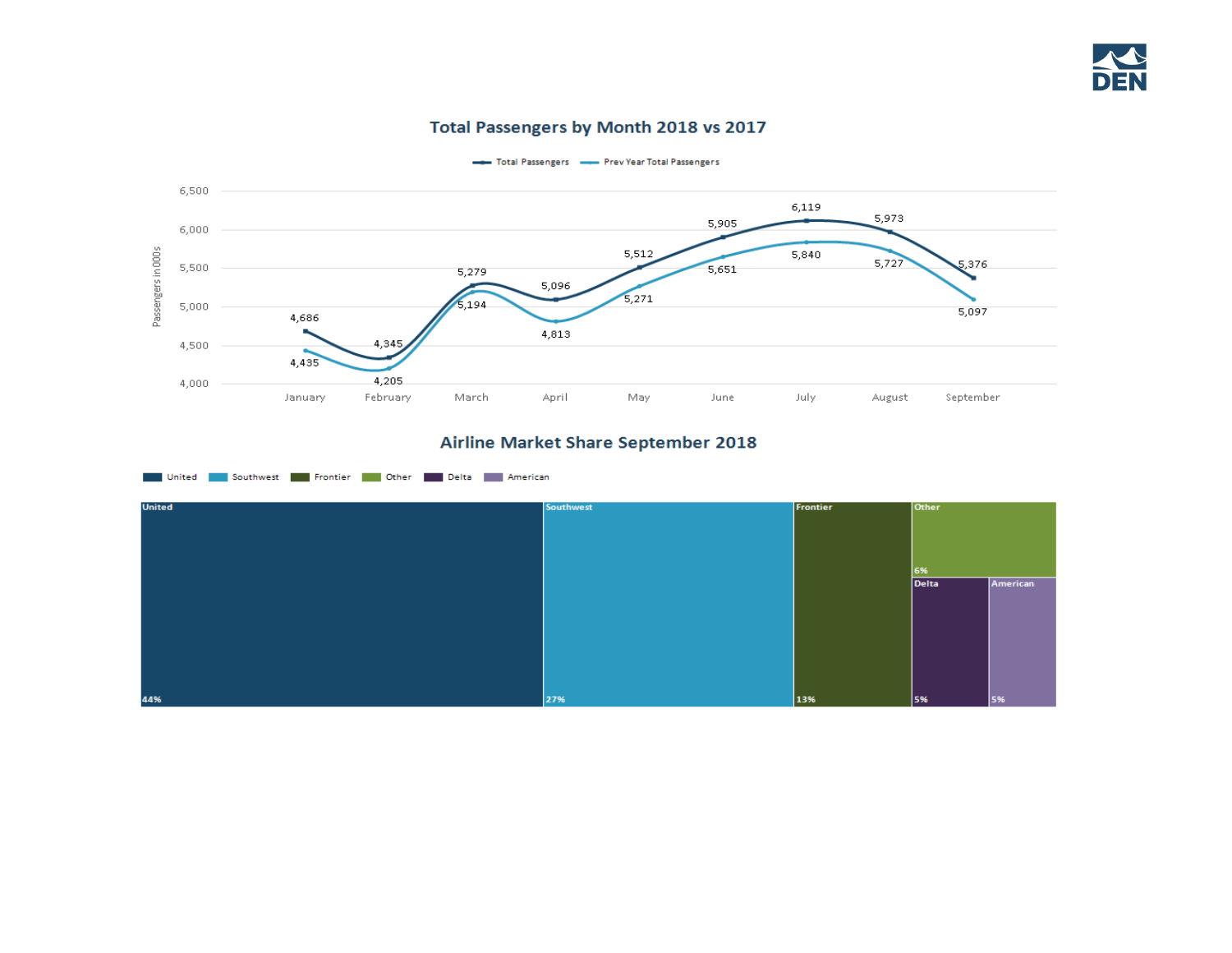# **Cargo Report**

## **September 2018**





| <b>Airline</b>                     | <b>Air Mail</b> |           | <b>Freight &amp; Express</b> |                 | <b>Total Cargo</b> |            |             |             |         |  |
|------------------------------------|-----------------|-----------|------------------------------|-----------------|--------------------|------------|-------------|-------------|---------|--|
|                                    | <b>Inbound</b>  | Outbound  | Inbound                      | <b>Outbound</b> | 2018               | 2017       | Change      | % Change    | % Share |  |
| Alpine Air Express, Inc.           | 0               | $\Omega$  | 60,415                       | 168,717         | 229,132            | 267,905    | (38, 773)   | (14.5%)     | 0.4%    |  |
| Atlas Air, Inc.                    | 0               | n         | 2,129,167                    | 1,148,922       | 3,278,089          | 0          | 3,278,089   | 0.0%        | 6.3%    |  |
| Atlas Air/DHL Express              | 0               | $\Omega$  | 15,033                       | $\Omega$        | 15,033             | 0          | 15,033      | 0.0%        | 0.0%    |  |
| Bemidji Aviation Services, Inc.    | 0               | $\Omega$  | 18,681                       | 66,630          | 85,311             | 60,928     | 24,383      | 40.0%       | 0.2%    |  |
| <b>Federal Express Corporation</b> | 0               | O         | 11,324,033                   | 8,759,757       | 20,083,790         | 20,135,126 | (51, 336)   | (0.3%)      | 38.8%   |  |
| <b>Gulf &amp; Caribbean Cargo</b>  | $\mathbf 0$     | O         | 0                            | $\Omega$        | 0                  | 2,624      | (2,624)     | $(100.0\%)$ | 0.0%    |  |
| Southern Air Inc.                  | 0               | $\Omega$  | $\mathbf 0$                  | 337,493         | 337,493            | 212,981    | 124,512     | 58.5%       | 0.7%    |  |
| United Parcel Service Co.          | 164,569         | 24,176    | 7,111,112                    | 5,616,003       | 12,915,860         | 13,750,553 | (834, 693)  | $(6.1\%)$   | 25.0%   |  |
| <b>Total Cargo-Only</b>            | 164,569         | 24,176    | 20,658,441                   | 16,097,522      | 36,944,708         | 34,430,117 | 2,514,591   | 7.3%        | 71.4%   |  |
| Alaska Airlines, Inc.              | 0               | 10,249    | 59,840                       | 9,297           | 79,386             | 62,717     | 16,669      | 26.6%       | 0.2%    |  |
| American Airlines, Inc.            | 241,569         | 76,336    | 89,454                       | 39,793          | 447,152            | 2,119,328  | (1,672,176) | (78.9%)     | 0.9%    |  |
| British Airways, Plc               | 0               | n         | 590,658                      | 300,285         | 890,943            | 910,954    | (20, 011)   | (2.2%)      | 1.7%    |  |
| Compania Panamena de Aviacion S.A. | 0               |           | 640                          | 0               | 640                | 0          | 640         | 0.0%        | 0.0%    |  |
| Compass/American Eagle             | 11              |           | $\mathbf 0$                  | <sup>0</sup>    | 11                 | 0          | 11          | 0.0%        | 0.0%    |  |
| Delta Air Lines, Inc.              | 308,594         | 154,167   | 148,450                      | 38,291          | 649,502            | 366,254    | 283,248     | 77.3%       | 1.3%    |  |
| Icelandair ehf                     | $\mathbf 0$     | $\Omega$  | 23,380                       | 580             | 23,960             | 31,314     | (7, 354)    | (23.5%)     | 0.0%    |  |
| Lufthansa German Airlines          | 0               |           | 980,699                      | 457,096         | 1,437,795          | 1,583,039  | (145, 244)  | (9.2%)      | 2.8%    |  |
| <b>MN Airlines, LLC</b>            | 111             | 1,030     | 12,126                       | $\Omega$        | 13,267             | 19,280     | (6,013)     | (31.2%)     | 0.0%    |  |
| Norwegian Air Shuttle ASA Limited  | 0               |           | 83,762                       | 4,588           | 88,350             | 7,181      | 81,169      | 1130.3%     | 0.2%    |  |
| Norwegian Air UK Ltd.              | $\mathbf 0$     |           | 115,464                      | $\Omega$        | 115,464            | 0          | 115,464     | 0.0%        | 0.2%    |  |
| Southwest Airlines Co.             | 0               |           | 1,665,207                    | 1,345,237       | 3,010,444          | 3,147,255  | (136, 811)  | (4.3%)      | 5.8%    |  |
| United Air Lines, Inc.             | 1,828,824       | 1,515,657 | 1,844,445                    | 1,231,481       | 6,420,407          | 7,099,313  | (678, 906)  | (9.6%)      | 12.4%   |  |
| United Int'l                       | 0               |           | 1,146,666                    | 468,730         | 1,615,396          | 936,545    | 678,851     | 72.5%       | 3.1%    |  |
| <b>Total Passengers/Other</b>      | 2,379,109       | 1,757,439 | 6,760,791                    | 3,895,378       | 14,792,717         | 16,283,180 | (1,490,463) | (9.2%)      | 28.6%   |  |
| <b>Grand Total</b>                 | 2,543,678       | 1,781,615 | 27,419,232                   | 19,992,900      | 51,737,425         | 50,713,297 | 1,024,128   | 2.0%        | 100.0%  |  |